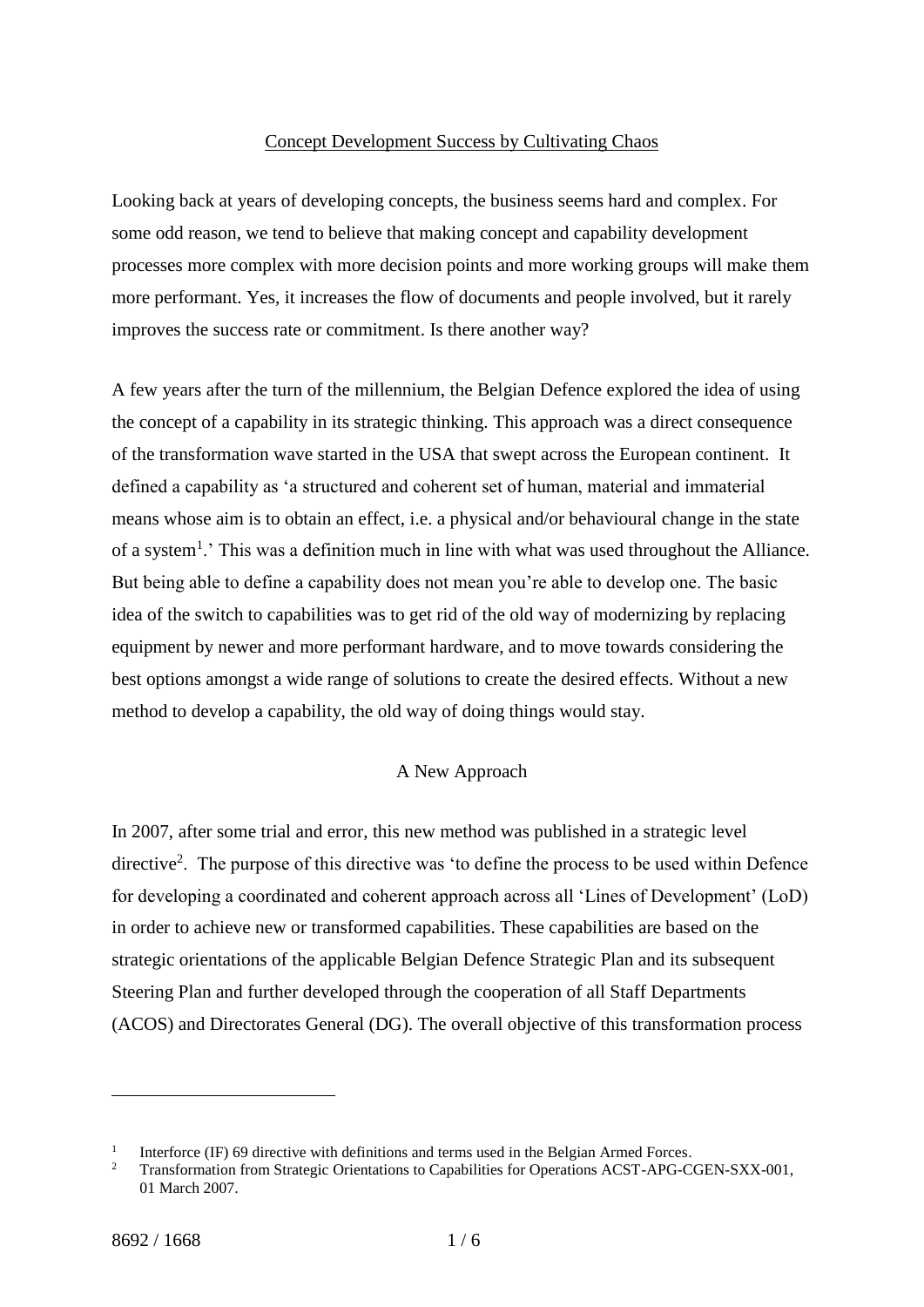is to provide capabilities for operations'. This directive had a transformational punch and its conception was heavily supported by the main players.

The main advantage of this new approach was that it was simple and therefore very powerful. The transformation from the strategic orientations towards an effective capability 'ready to use' in operations was characterized by four consecutive phases: Identification, Development, Implementation and Management.

During these phases, all lines of development had to be kept aligned. These lines are summed up in the acronym DOTMLPFI<sup>3</sup>. This interdisciplinary alignment and the consideration of non-material focused solutions to capabilities gaps, promotes thinking outside the box and creates connections over the organizational silos.



*Figure 1: Transformation from Strategic Orientations to Capabilities for Operations*

 $3$  DOTMLPFI = doctrine, organization, training, materiel, leadership, personnel, facilities and interoperability.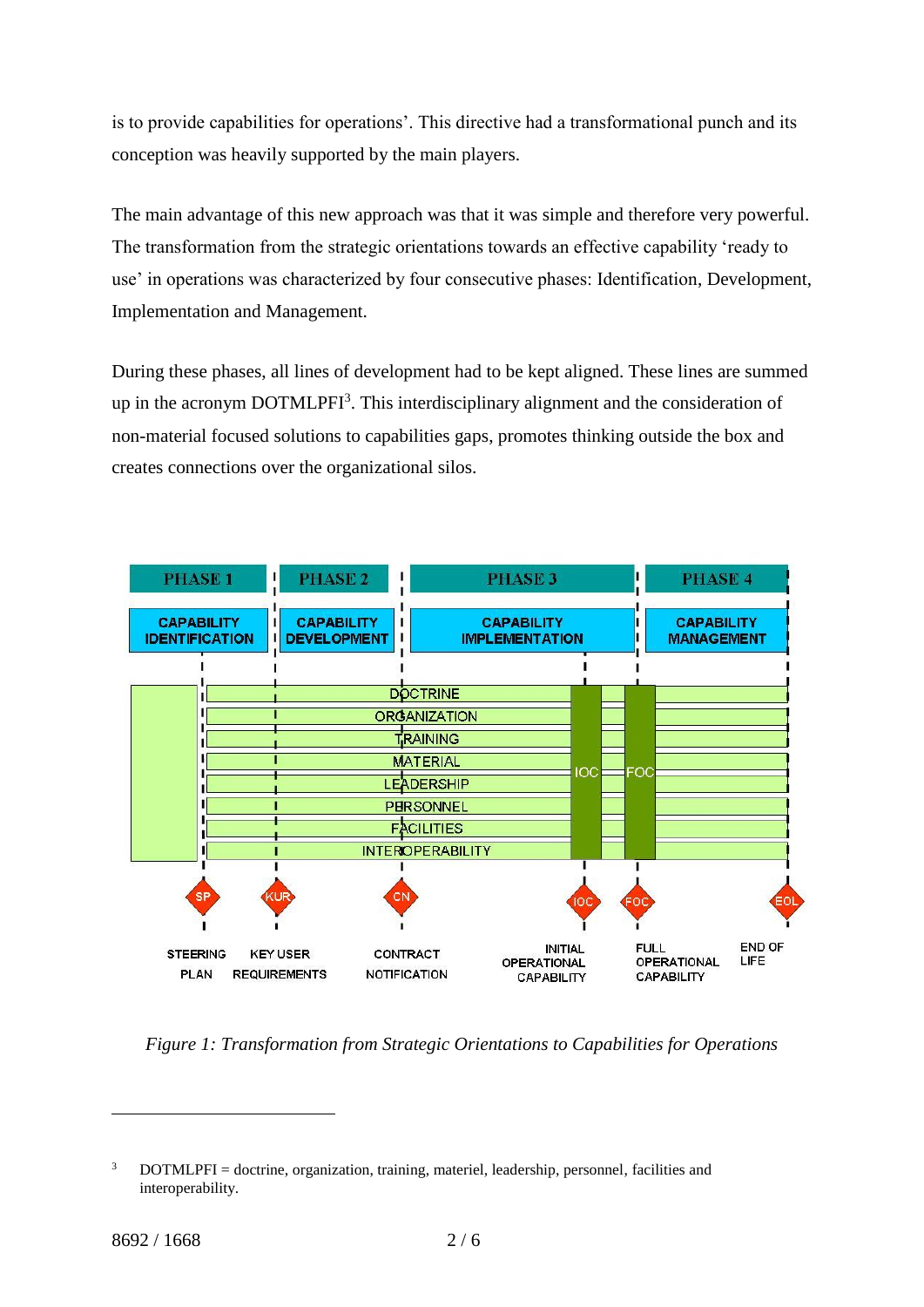Due to the organizational design of the Department of Defence, the process had an added layer of complexity to make sure that the unity of command stayed clear. In every phase the supported and supporting ACOS/DG were clearly expressed.

## Towards Failure

Not for the lack of written and verbal support, the process never reached full potential. Later versions of the directive describing the process added more complexity. Making the process more complex with more decision points and more working groups did increase the flow of documents and people involved, but the success rate and commitment went down.

For an explanation of the causes of this low success rate, we have to zoom into the Capability Identification phase. In this phase 'the necessary Defence capabilities are identified according to the Strategic Plan. […] From this Strategic Plan ACOS Strat identifies ways to develop or transform the necessary capabilities. The accepted way is translated in an approved capability concept that provides the necessary information to facilitate the development of the capability'. This was explained in an older directive from 2006<sup>4</sup> and gave guidance on how to develop concepts.

In the 2006 directive, a concept was defined as 'the formulation of a possible way to reach or to execute something'. This older document was even more transformational and went almost directly to the weak spot of the whole approach.

First, it made the distinction between a transformational and an applied concept. The latter was approved by the Chief of Defence (CHOD) and was an order to be executed. As the former was not for immediate action but for long-term planning, it was not officially approved. Its benefit was that it could serve in the future due to a change in our environment. This differentiation should stimulate creative thinking, as the goal of the identification phase was clearly not limited to get a concept approved, but to prepare options and enhance the proactive preparedness for unpredicted changes in the future.

<sup>4</sup> ACST-SPS-CGEN-SXX-001 'Leidraad voor het ontwikkelen van concepten', 01 April 2006.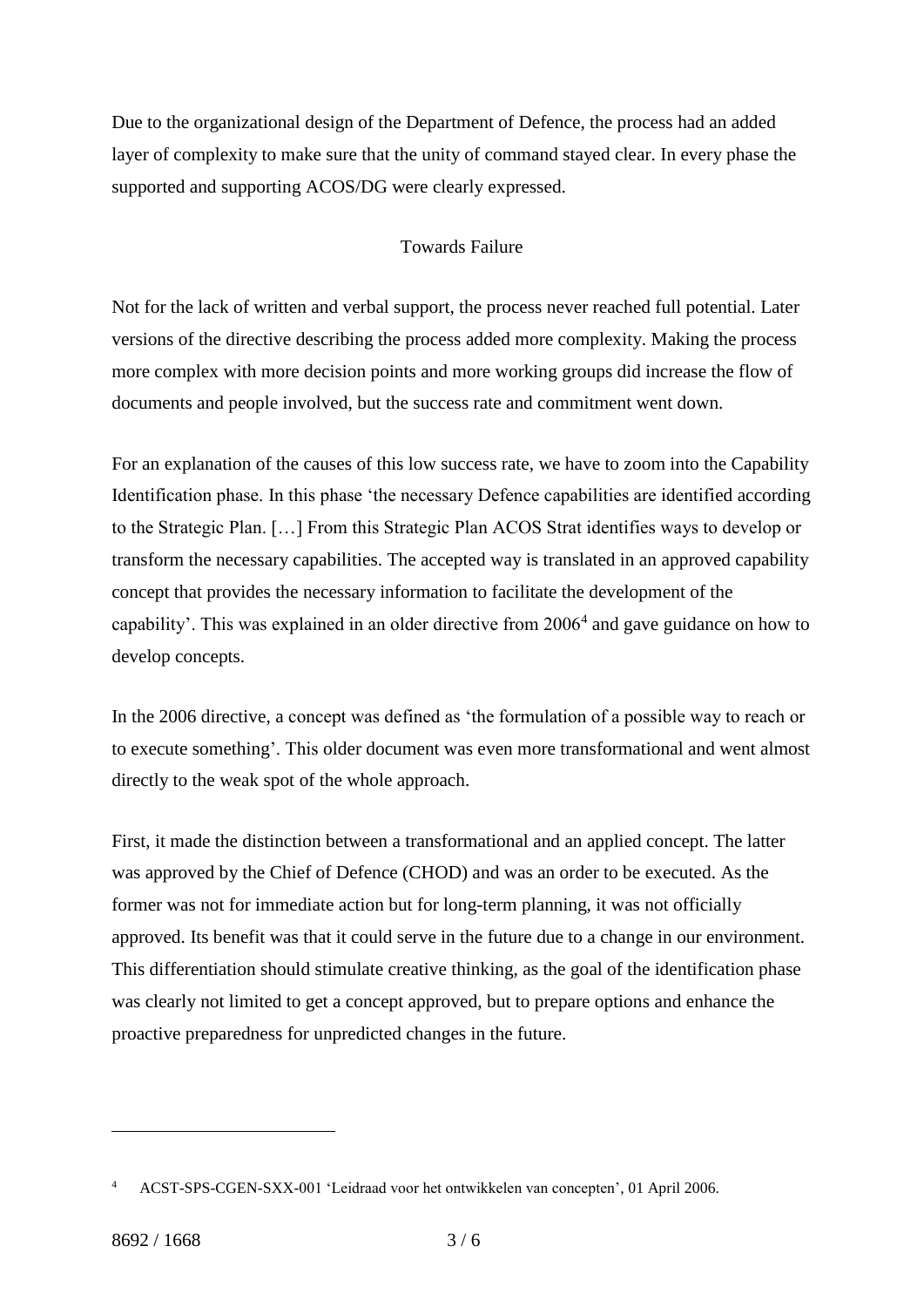Second, the identification of a concept followed a four-phased approach: discovery, exploration, definition and acceptance. The discovery phase was the simplest as well as the most critical one. It was not only the start of the whole capability development process; it also contained the key to success, or failure. The aim of this first phase was to explore, formulate, capture and assign conceptual ideas. Although ACOS Strat was in the lead of this phase, every person was urged to be part of it. The discovery of conceptual ideas was to be executed during planning activities, through passive observation of the 'external' environment or by actively agitating the whole organization. This agitation could be done in a number of ways, e.g. organizing reflection and freewheeling days, holding cross-functional working groups, or attending meetings of non-military organization.

In its final remarks, the 2006 directive recognized the creative nature of this phase. It stated that the expression of conceptual ideas requires ingenuity and intellectual courage. This can only be achieved in an environment of trust and confidence. It stressed that although the process gives the impression of a structured approach, in reality this will not be the case. A great deal of freedom and flexibility is needed.

## Where Did It Fail?

The Belgian approach to concept and capability development as captured in both directive was certainly not rocket science. Why then did it not work? In addition, why did the discovery phase hold the key to success?

The discovery phase should have led to a chain reaction of ideas. The use of the DOTMLPFI not only needs to stimulate interdisciplinary crossovers, but should lead to a creative process of destruction and construction. As John Boyd explains, 'to comprehend and cope with our environment we develop mental patterns or concepts of meaning. […] we destroy and create these patterns to permit us to both shape and be shaped by a changing environment<sup>55</sup>. Transformation is continuous change. It means working in constant ambiguity, in a kind of tolerated chaos. What is effective, efficient and affordable today must be changed to stay effective, efficient and affordable tomorrow. The 2006 directive rightly recognized it, but it

<sup>5</sup> John R. Boyd, 'Destruction and Creation', 3 September 19760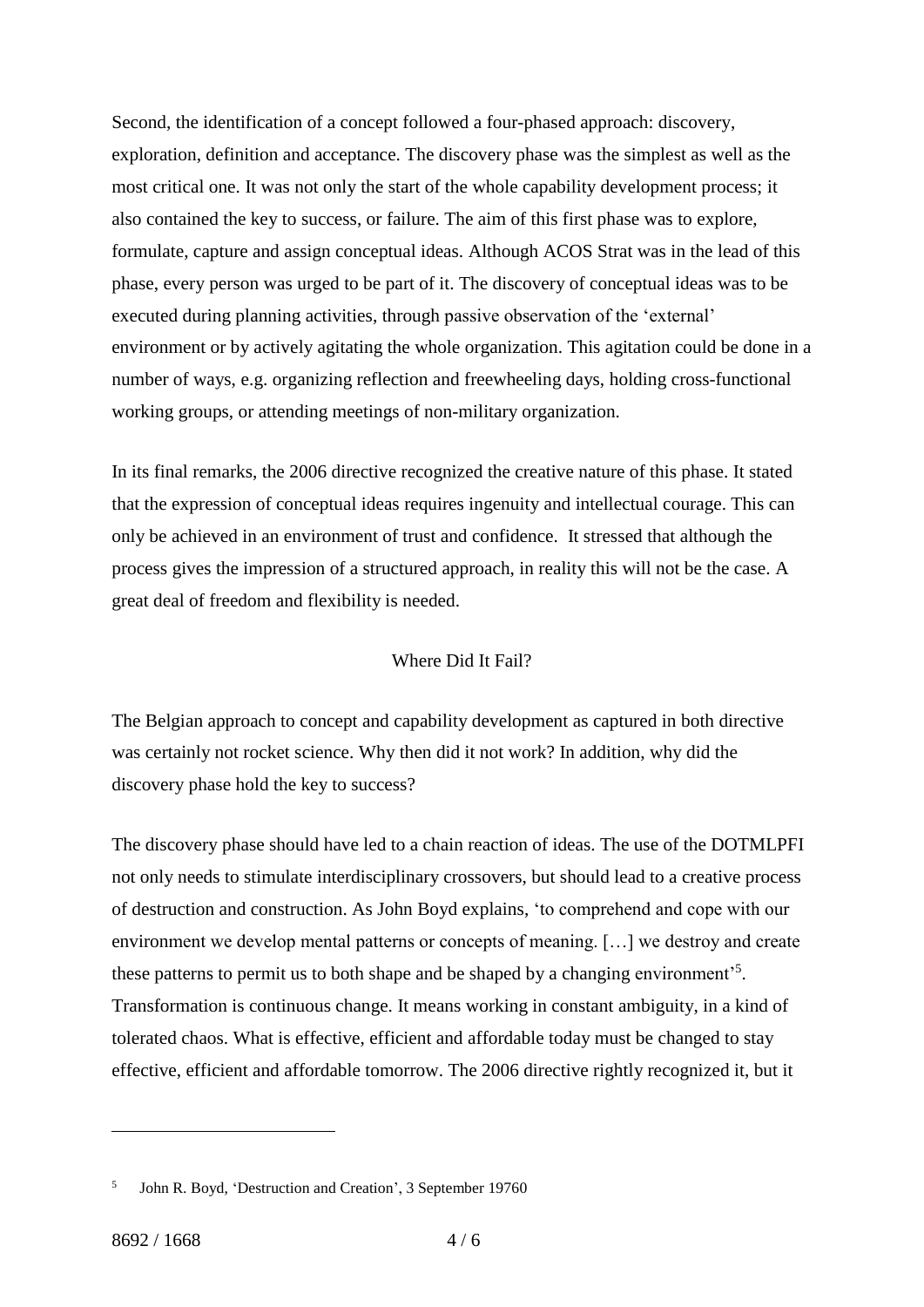was never supported by the needed cultural change. We are by design lazy; we would rather stick to our thought patterns and re-interpret reality than change our thinking<sup>6</sup>.

Designing the process and later complicating it was easy, but changing the culture to support it proved much harder. Or was never fully understood. Without a cultural realignment, the fresh drilled well of ideas soon dried up.

# Cultural Change

A military culture is counterproductive to nurturing a creative environment. The power lays in numbers. One transformational idea is not born out of stubbornness, but out of killing 10,000 ideas. To find the right one, we have to accept 9999 'failures'. Moreover, failures do stand out on a military CV. This acceptance becomes even harder if an idea already passed some hurdles. We prefer to push an idea further through the process, far beyond its life span, than to kill it. Charles Darwin claimed the survival of the fittest, but he did not mean that only one species should survive<sup>7</sup>. No, his law expresses Mother Nature's wisdom that only the combination of creative variations and a severe elimination process leads to good, sustainable results. Why should that law not be applicable to ideas?

In our push for efficiency, we consider killed ideas as pure waste. Edison did not consider his short-lived ideas for a prototype of a lightbulb as failures, but as discoveries of ways how not to do it<sup>8</sup>. Great painters like Rubens or Picasso seldom painted a masterpiece in one try. They needed tons of sketches.

This does not mean that concept development is only about creativity; it demands lots of dull work and tenacity. To turn a good concept into reality, we need rigorous planning and strict control in the later phases. However, our preference for a controlled environment and the

<sup>&</sup>lt;sup>6</sup> Kahneman Daniel, 'Thinking, Fast and Slow', New York: Farrar, Straus and Giroux, 15 October 2011.<br><sup>7</sup> Darwin Charles R. 'On the origin of species by means of natural selection, or the preservation of favour

Darwin Charles R. 'On the origin of species by means of natural selection, or the preservation of favoured races in the struggle for life', London: John Murray, 1869 5<sup>th</sup> edition.

<sup>&</sup>lt;sup>8</sup> Thomas Edison A. "I have not failed. I've just found 10,000 ways that won't work" as quoted in Nathan Furr, 'How Failure Taught Edison to Repeatedly Innovate', Forbes, 9 June 2011.